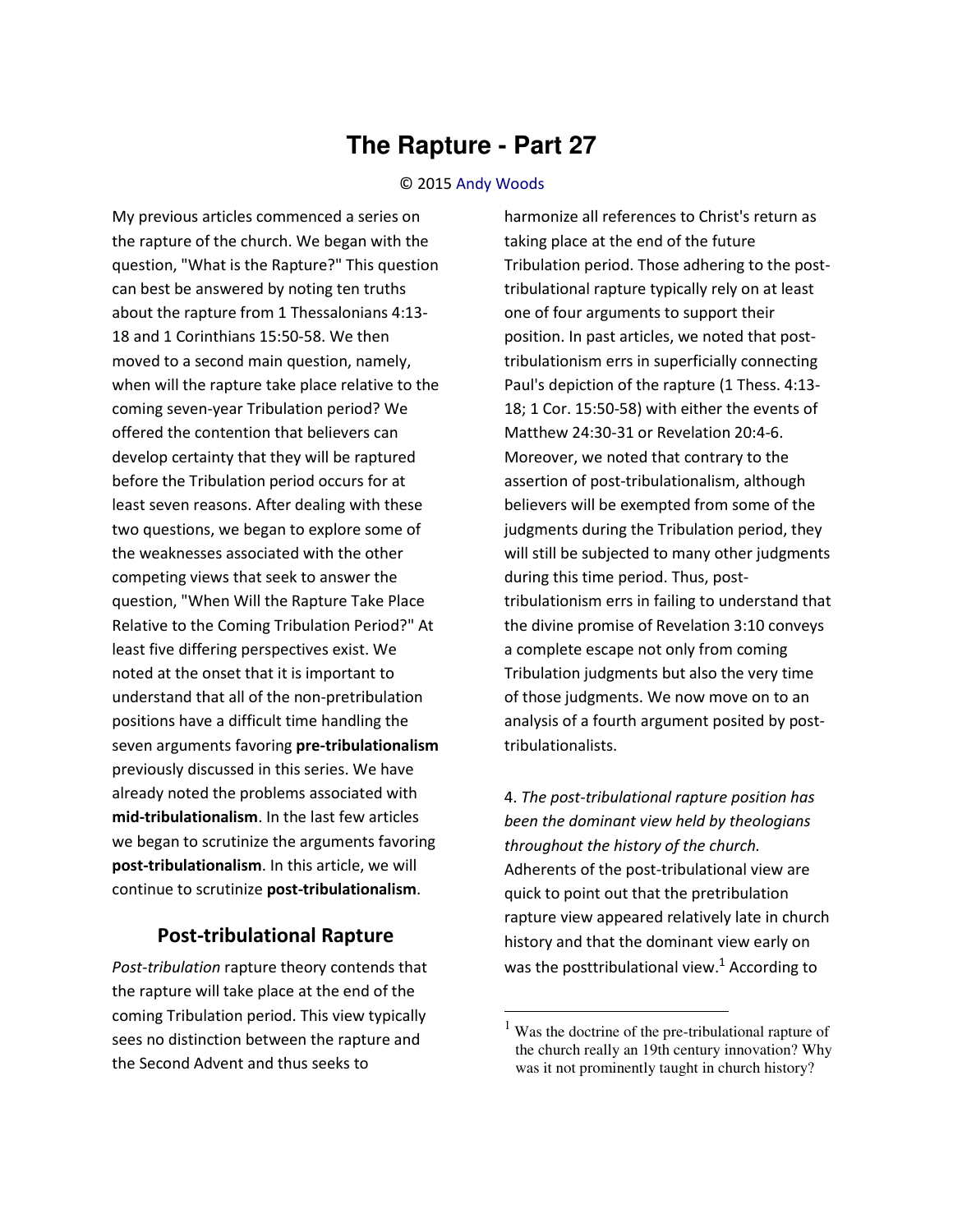posttribulationalist George Ladd, "every church father who deals with the subject expects the church to suffer at the hands of the Antichrist" and "the prevailing view is post-tribulational premillennialism."<sup>2</sup> Gundry similarly concludes, "Until Augustine in the fourth century, the early Church generally held to the premillennarian understanding of Biblical eschatology...And it was posttribulational."<sup>3</sup> Indeed, post-tribulationism's appeal to history rather than the Scripture at this juncture may be a subtle concession of the inadequacy of its biblical support.

At any rate, this objection can be handled in *three* ways. *First*, in our last article, we saw that the issue is not when the view became popular but if it is taught in the Bible. If the view can be successfully defended from the Scripture, this fact alone should be sufficient to settle the argument, regardless of when the view became popular. *Second*, we also observed that the notion that the earliest Church Fathers were universally posttribulational is a highly debatable proposition. One of the pervasive characteristics of their writings was their belief in the imminent, or any moment, appearance of Christ. Imminency is compatible with pre-tribulationism rather than post-tribulationism. We now move on to our *third* response.

Third, even if the post-tribulationism was influential in church history long before pretribulationism, this fact in and of itself would be insufficient to establish posttribulationism's credibility. Prophetic truth is designed by the Holy Spirit to become progressively more understandable as the world approaches the allotted time period when the prophecies will be fulfilled. Progressive revelation has ceased with the closing of the biblical canon back in the first century (Jude 3; Rev. 22:18-19). However, progressive illumination, whereby the Holy Spirit enables the Church to comprehend ever increasing degrees of already revealed biblical and prophetic truth, not only has been taking place but even now continues to be an ongoing reality. After receiving a prophetic vision about the future, Daniel was told, "But as for you, Daniel, conceal these words and seal up the book until the end of time; many will go back and forth, and knowledge will increase" (Daniel 12:4). Daniel then inquired into the vision's meaning and was once again told that the words are to be closed up and sealed until the time of the end. Daniel 12:8-9 says, "As for me, I heard but could not understand; so I said, 'My lord, what will be the outcome of these events?' He said, 'Go your way, Daniel, for these words are concealed and sealed up until the end time.'" Many incorrectly interpret this reference in Daniel 12:4 to how many in the last days "will go back and forth, and knowledge will increase" as increase in travel and technology in the last days. However, the reference going "back and forth" is also used in Amos 8:12 to refer to a vain search for spiritual knowledge during a time period when it is inaccessible. This verse says, "People will stagger from sea to sea, and from the north even to the east; they will go to and fro to seek the word of the Lord, but they will not find it." When this

l

Please see part 10 of this series for answers to these questions.

<sup>2</sup> George Eldon Ladd, *The Blessed Hope* (Grand Rapids: Eerdmans, 1956), 31.

<sup>3</sup> Robert H. Gundry, *The Church and the Tribulation* (Grand Rapids: Zondervan, 1973), 173.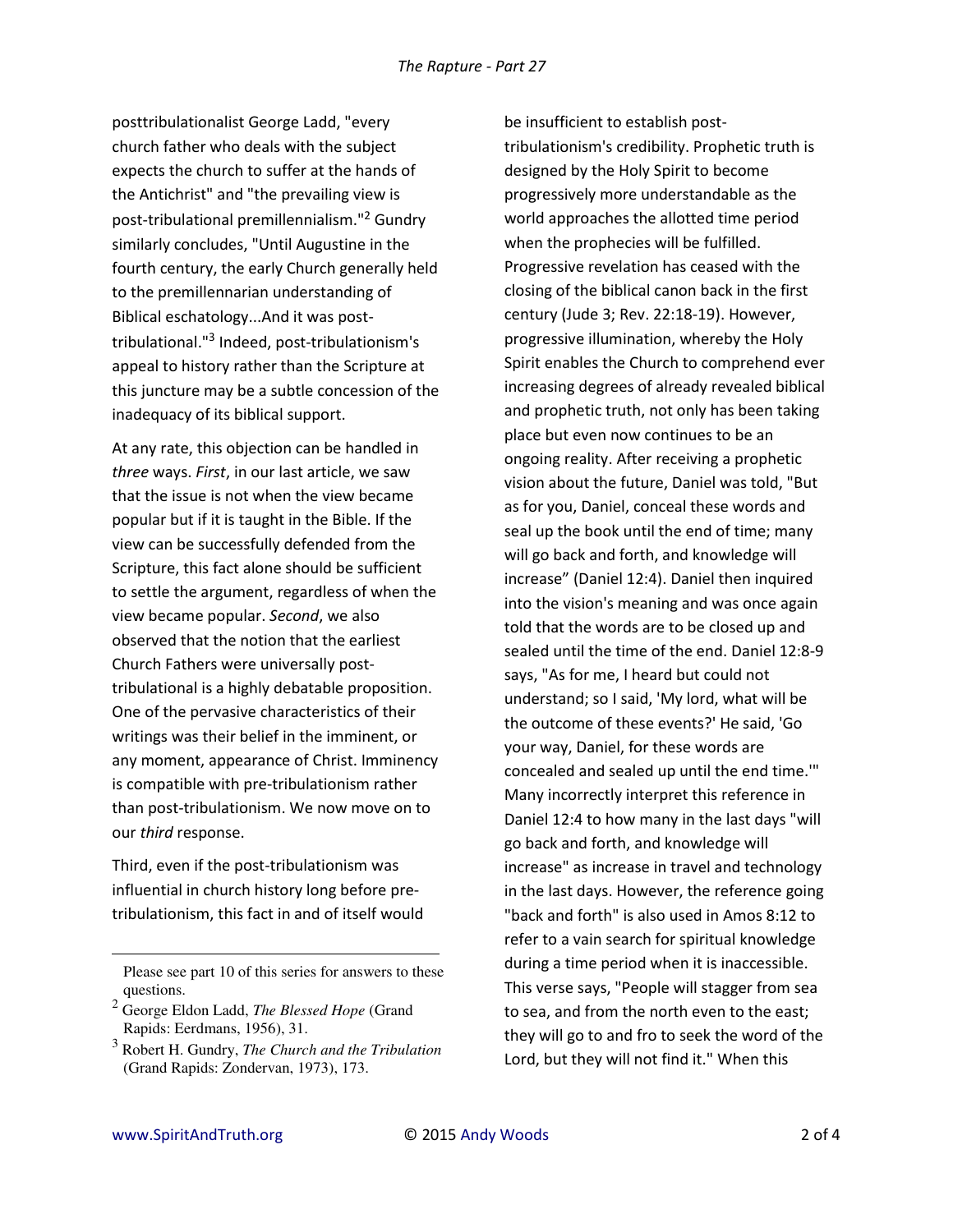parallel passage is taken into account, going "back and forth" or "to and fro" is a reference to reading revealed Scripture. As people will give themselves in the last days to reading and studying prophetic truth, Daniel predicts that God's obscure end time program will become increasingly understandable, especially as the time period for the predicted events draws ever nearer (Dan. 12:4, 8-9; 1 Peter 1:10-11).

We find this principle of progressive illumination also at work in Daniel's vision of the Ram and the Goat in Daniel 8, which would not be ultimately fulfilled until the Grecian era, or several centuries from Daniel's personal time frame. Daniel 8:27 says, "Then I, Daniel, was exhausted and sick for days. Then I got up *again* and carried on the king's business; but I was astounded at the vision, and there was none to explain *it*." This same concept of progressive illumination is also discernible in the writings of the Old Testament prophets, who were unable to comprehend some of the specific details of their own messianic prophecies. Concerning these Old Testament prophets, First Peter 1:10-11 says, "As to this salvation, the prophets who prophesied of the grace that *would come* to you made careful searches and inquiries, seeking to know what person or time the Spirit of Christ within them was indicating as He predicted the sufferings of Christ and the glories to follow." In this same sense, God's end time prophetic truth becomes progressively unsealed or illuminated as history finally catches up to the time period when the prophetic scenario will be fulfilled.

Because God's prophetic truth is not meant to be fully understood until just before the prophetic events transpire, we have the ability to understand end times prophecy better than the great minds who studied it throughout church history. This is not because we are more intelligent than them, but rather because we are living closer in time toward the fulfillment of these prophecies. Similarly, if the Lord tarries, those living on the earth just before the Tribulation period begins, or those who are actually in the Tribulation period itself will comprehend prophecy far better than we will. Because prophecy is progressively revealed, it is logical to assume that prophetic truth would be better understood by believers living later in Church history than by Christians early on in Church history.

This reality explains why Eschatology was the last of all the branches of theology to be developed and systematized. Here is a very rough outline of doctrinal history. The Church resolved issues related to canonicity around A.D. 180. It then applied itself to the subject of Christology around A.D. 400. It dealt extensively with issues related to the Atonement around A.D. 1100. About mid A.D. 1500, the Church systematized issues related to salvation, known as Soteriology. It was not until around A.D. 1800 that the vast subject of Biblical eschatology began to be systematized and developed.

Orr outlines the progress of Christian dogma in a similar way. The second century was the age of Apologetics. The doctrine of God and especially the Trinity then took center stage in the third and fourth centuries as the Church dealt with the Monarchian, Arian, and Macedonian controversies. Anthropology then became the Church's focus in the early fifth century during the Augustinian and Pelagian controversies. The late fifth and then sixth and seventh centuries were characterized by an